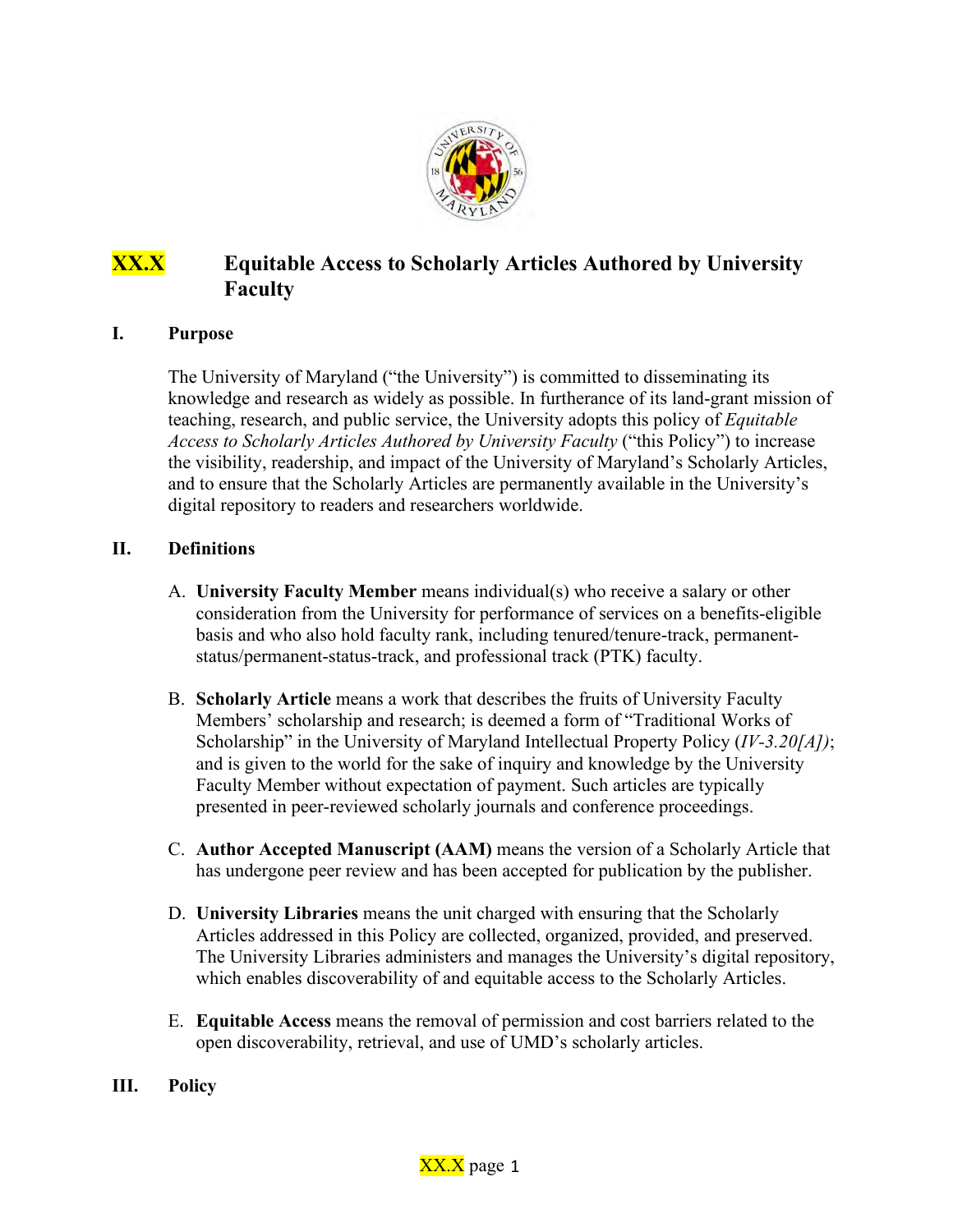- A. Equitable Access License
	- 1. Equitable access to Scholarly Articles will be achieved by an Equitable Access License.
	- 2. Each University Faculty Member grants permission to the University of Maryland to make available their Scholarly Articles to the public. Specifically, each University Faculty Member grants an irrevocable, worldwide, royalty-free, nonexclusive license to exercise any and all rights under copyright relating to each of their Scholarly Articles, in any medium now known or later developed, and to authorize others to do the same for the purpose of making Scholarly Articles widely available to the public ("Equitable Access License"), provided that the articles are not sold for a profit.

This Policy does not transfer copyright ownership of Scholarly Articles to the University. Copyright ownership remains with University Faculty Member as described in the University of Maryland Intellectual Property Policy (IV-3.20[A, subject to the Equitable Access License.

B. Scope

This Policy applies to all Scholarly Articles authored or co-authored by a University Faculty Member, except for any articles completed before the adoption of this Policy and any articles for which the University Faculty member entered into an incompatible licensing or assignment agreement before the adoption of this policy. See Section III.D below for information about opting-out, waivers, and embargoes related to this Policy.

- C. Deposit
	- 1. No later than the date of publication for a Scholarly Article, the University Faculty Member will provide an electronic copy of the University Faculty Member's Author Accepted Manuscript to the University Libraries, at no charge, in an appropriate format, such as PDF.
	- 2. Questions about deposit should be referred to the University Libraries.
	- 3. The University will make the Scholarly Article available to the public in an open access repository.
- D. Opt-Out / Waiver / Embargo

Upon written direction by a University Faculty Member, submitted to the University Libraries, the Equitable Access License will be waived by the University for a specific Scholarly Article. Upon written direction by a University Faculty Member